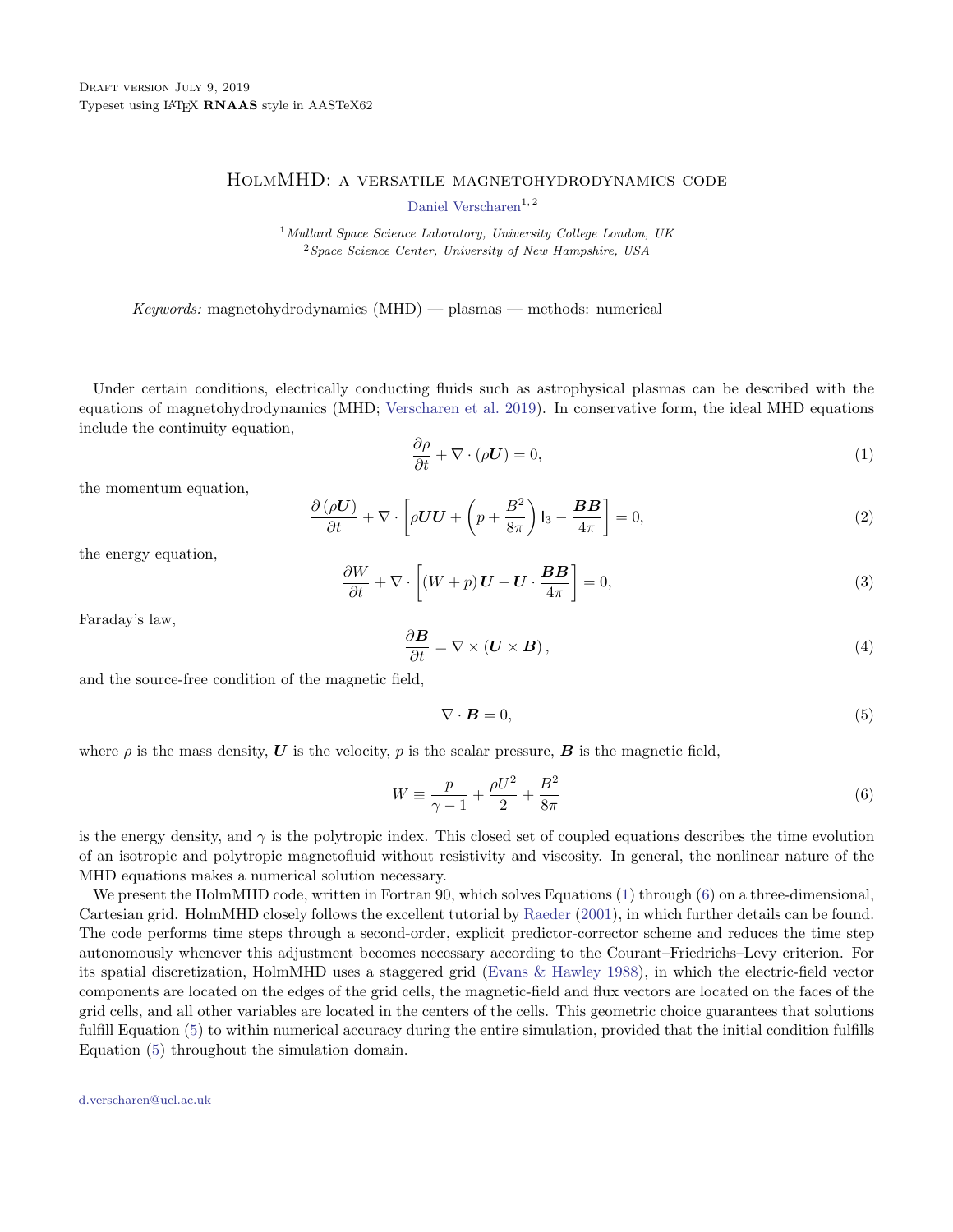For the evaluation of the divergence terms  $\nabla \cdot \mathbf{\Phi}$  in Equations [\(1\)](#page-0-1) through [\(3\)](#page-0-4), where  $\mathbf{\Phi}$  represents the mass flux, momentum flux, or energy flux, HolmMHD uses a hybrid scheme. For simplicity, we describe this scheme for a onedimensional setup only. The flux component  $\Phi_{i+1/2}$  (and likewise  $\Phi_{i-1/2}$ ) associated with a cell variable  $X_i$  on the face of cell  $i$  is calculated as

$$
\Phi_{i+1/2} = \lambda \Phi_{i+1/2}^{\text{H}} + (1 - \lambda) \Phi_{i+1/2}^{\text{L}},\tag{7}
$$

where

$$
\lambda \equiv \max\left[0, \min\left(1, \frac{X_i - X_{i-1}}{X_{i+1} - X_i}\right)\right]
$$
\n(8)

is the min-mod flux limiter [\(Harten et al.](#page-2-3) [1976\)](#page-2-3),

$$
\Phi_{i+1/2}^{\text{H}} \equiv \frac{7}{12} \left( \Phi_{i+1/2} + \Phi_{i+3/2} \right) - \frac{1}{12} \left( \Phi_{i-1/2} + \Phi_{i+5/2} \right) \tag{9}
$$

is the fourth-order central flux,

$$
\Phi_{i+1/2}^{\mathcal{L}} \equiv \frac{1}{2} \left( \Phi_{i+1/2} + \Phi_{i+3/2} \right) - \frac{1}{2} \left( X_{i+1} - X_i \right) \max \left( w_i, w_{i+1} \right) \tag{10}
$$

is the Rusanov flux,

$$
w_i \equiv \left\{ \frac{1}{2} \left[ c_s^2 + v_A^2 + \sqrt{(c_s^2 + v_A^2)^2 - 4c_s^2 \frac{(\boldsymbol{B}_i \cdot \hat{\boldsymbol{e}}_x)^2}{4\pi \rho_i}} \right] \right\}^{1/2} + |(\boldsymbol{U}_i \cdot \hat{\boldsymbol{e}}_x)| \,, \tag{11}
$$

 $c_s \equiv \sqrt{\gamma p_i/\rho_i}$  is the sound speed,  $v_A \equiv |\mathbf{B}_i|/\sqrt{4\pi\rho_i}$  is the Alfvén speed, and  $\hat{\mathbf{e}}_x$  is the unit vector in the direction parallel to the Φ-component at hand (in a one-dimensional setup, this corresponds to the only direction on which all variables depend upon). We note that  $w_i$  is the maximum speed with which a fast magnetosonic wave crosses the cell i in the  $\hat{e}_x$ -direction when it propagates in the  $\hat{e}_x$ -direction and is convected by  $U_i$ . By mixing the fourth-order central scheme with the first-order Rusanov scheme depending on the magnitude of the gradients in the solution, this numerical scheme is more diffusive in regions with large gradients while it preserves a higher accuracy in regions with smaller gradients. The divergence of the flux in cell i is then given by  $\nabla \cdot \Phi = (\Phi_{i+1/2} - \Phi_{i-1/2})/dx$ , where dx is the spatial step width. The extension of this scheme to two or three dimensions is straight-forward through the additivity of the divergence operator. The code employs periodic boundary conditions in all three dimensions.

HolmMHD applies an efficient MPI parallelization scheme that only communicates the relevant faces, edges, and corners of the simulation domains between the relevant processes. The code writes  $\rho$ , U, B,  $p$ , and  $\nabla \cdot \mathbf{B}$  into binary HDF5 output files in parallel and creates an associated XDMF file to read the data into visualization software like ParaView. The code performs well on a set of standard benchmark tests such as a spherical hydro-blast wave, the Orszag–Tang vortex, Alfvén waves in one and three dimensions, the MHD aligned rotator, an isotropic threedimensional decaying-turbulence setup, and the Kelvin–Helmholtz instability (see Figure [1\)](#page-2-4).

The main design principles of the HolmMHD code are versatility and efficiency to make the code highly adaptable to a broad range of MHD applications. Consequently, the source code is publicly available under the permissive BSD 2-clause license for download [\(Verscharen](#page-2-5) [2019,](#page-2-5) Codebase: [https://github.com/danielver02/HolmMHD\)](https://github.com/danielver02/HolmMHD).

The author acknowledges support from the STFC Ernest Rutherford Fellowship ST/P003826/1.

Software: HolmMHD [\(Verscharen](#page-2-5) [2019\)](#page-2-5); doi: 10.5281/zenodo.3270613; <https://github.com/danielver02/HolmMHD>